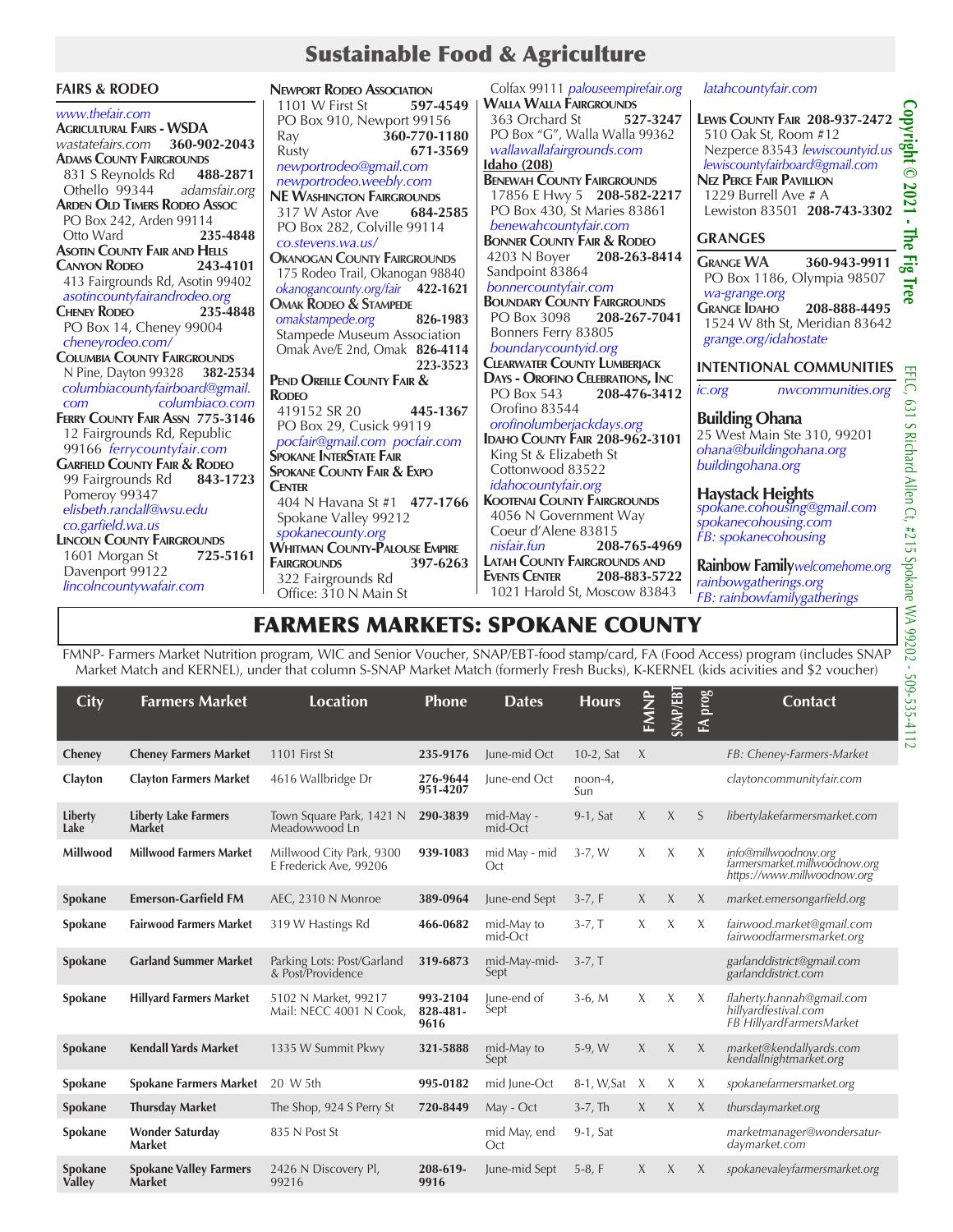| <b>LOCALLY/REGIONALLY SOURCED</b>                                                                                                            |          | <b>OKANOGAN COUN</b>                                                                                                              |
|----------------------------------------------------------------------------------------------------------------------------------------------|----------|-----------------------------------------------------------------------------------------------------------------------------------|
| yearofplenty.org<br><b>COLVILLE TRIBE LIVESTOCK</b><br><b>ASSOCIATION</b><br>DRY PEA & LENTIL COUNCIL, USA<br>2780 W Pullman Rd 208-882-3023 | 978-9041 | <b>CATTLEWOMEN'S A</b><br>826-1435/422-28<br><i>facebook.com</i><br>826-2516/422-44<br>WALLA SWEET ONIC<br><b>COMMITTEE PO BO</b> |
| Moscow 83843 pea-lentil.com<br><b>GREEN BLUFF GROWERS</b>                                                                                    |          | Walla Walla 9936                                                                                                                  |
| PO Box 1117, Mead 99021<br>gbdma2000@gmail.com                                                                                               |          | <b>WASHINGTON ASSN</b><br>Wheat Growers<br>109 E 1st, Ritzville                                                                   |
| greenbluffgrowers.com<br><b>NATIONAL LENTIL FESTIVAL</b>                                                                                     |          | <b>WASHINGTON DAIR</b><br><b>WASHINGTON</b>                                                                                       |
| 415 N Grand Ave 800-365-6948<br>Pullman 99163 lentilfest.com                                                                                 |          | 4201 198th St SW<br>Lynnwood 98036                                                                                                |
| <b>OKANOGAN COUNTY HORTICULTURE</b><br><b>ASSOCIATION</b>                                                                                    | 486-2404 | <b>WASHINGTON GRAI</b><br>2702 W Sunset Bl                                                                                        |
| Roadhouse 97 322-1286<br>914 Koala Dr, Omak                                                                                                  |          | wagrains.org<br><b>WASHINGTON PORK</b>                                                                                            |
| <b>OKANOGAN COUNTY CATTLEMAN'S</b><br><b>ASSOCIATION</b>                                                                                     | 422-5616 | vantinedon@outloo                                                                                                                 |
| facebook.com                                                                                                                                 | 429-0161 |                                                                                                                                   |

#### **Okanogan County CattleWomen's Association 822 826-2516/422-4480 SWA MARKETING Committee** PO Box 644 **525-1031** Walla Walla 99362*sweetonions.org* **Washington Assn of 659-0610 Wheat Growers** *info@wawg.org* 109 E 1st, Ritzville 99169*wawg.org*  **Y FARMERS** OF **Washington 425-672-0687** 4201 198th St SW **800-470-1222** wadairy.org **N** COMMISSION lvd, Ste A, 99224 *wagrains.org* **456-2481 Washington Pork Producers** *vantinedon@outlook.com*

#### **ORGANIC, FOOD RESOURCES**

*foodsecurity.org foodroutes.org localharvest.org organicconsumers.org spokanegardens.com sustainabletable.org/home.php tilthproducers.org washingtontilth.com*

### **Farmers Market Networks**

*farmersmarketonline.com/fm/ Washington.htm farmersmarketonline.com/fm/Idaho.htm* **Inland NW Farmers Market Assn** *lisette.alent@gmail.com inwfma.org* **413-6528 RURAL ROOTS, INC** PO Box 8925, Moscow 83843 **Washington State Farmers' Market Assn 206-706-5198** PO Box 707, Tacoma 98401 *wafarmersmarkets.com*

#### **Food for All**

**Catholic Charities Eastern WA** PO Box 2253, 99210 *cceasternwa.org* **459-6163** Promotes healthy eating and the local food system through a variety of programs including the KERNEL (Kids Eating Right-Nutrition and Exercise for Life). Gleans from farmers markets, delivers fresh produce to food pantries, low income housing communities and GSCMOW.

#### **Online Farmers' Markets**

Organic produce harvest and distribution, membership based. **COURAGE TO GROW FARMS**<br>Shaneese Dunigan 270-7264 Shaneese Dunigan Delivery as far as Nine Mile Falls, CDA, and Fairchild AFB<br>FULL CIRCLE 866-206-80 **Full Circle 866-206-8080**

## FARMERS MARKETS: OUTSIDE SPOKANE COUNTY

| <b>City</b>             | <b>Farmers Market</b>                  | <b>Location</b>                                                            | Phone                 | <b>Dates</b>              | <b>Hours</b>          | FMNP   | SNAP/EBT | Bo.d<br>氐<br> | <b>Contact</b>                                                                                    |
|-------------------------|----------------------------------------|----------------------------------------------------------------------------|-----------------------|---------------------------|-----------------------|--------|----------|---------------|---------------------------------------------------------------------------------------------------|
|                         |                                        |                                                                            |                       |                           |                       |        |          |               |                                                                                                   |
| <b>Bonners</b><br>Ferry | <b>Bonners Ferry Farmers Market</b>    | City Parking Lot, 6181<br>Kootenai St & Hwy 95                             | 208-597-<br>2977      | late Apr-early<br>Oct     | 8-1, Sat              |        |          |               | FB: BonnersFerryFarmersMarket<br>bonnersferryfarmersmarket.org                                    |
| Chewelah                | <b>Chewelah Farmers Market</b>         | City Park, 700 N Park $&$<br><b>Hwy 395</b>                                | 680-2032              | May 8-early<br>Oct        | $11-3:30$ , F         | X      | X        | X             | <b>Brad Shaffer</b><br>chewelahfarmersmarket.com                                                  |
| <b>Clarkston</b>        | <b>Clarkston Farmers Market</b>        | Beachview Park, Chesnut<br>$&$ 2nd                                         |                       | June-Sept                 | 8-12, Sat             | X      | X        | X             | clarkstonfarmersmarket@gmail.com<br>FB: ClarkstonFarmersMarket                                    |
| CdA/<br>Hayden          | Kootenai County Farmers Market         | -Sherman & 5th, CDA<br>-Hwy 95 & Prairie, Hayden                           | 208-659-<br>8330      | June-Sept<br>June-Oct     | 4-7, W<br>9-1:30, Sat |        |          |               | kootenaicountyfarmersmarket.org                                                                   |
| <b>College Pl</b>       | <b>College Place Farmers Market</b>    | Lions Park, 625 S College                                                  | 394-8569<br>c386-4394 | end May-end<br>Sept       | 4-7, Th               | $\chi$ | X        | X             | http://www.cpwa.us                                                                                |
| Colville                | <b>NEW Farmers Market</b>              | 121 E Astor & Main                                                         | 253-203-<br>8920      | May 6-Oct                 | 9-1, WSat             | X      | X        | X             | newfarmersmarket.org                                                                              |
| <b>Grangeville</b>      | <b>Grangeville Farmers Market</b>      | Pioneer Park, Main &<br>State                                              | 208-983-<br>1569      | June $20$ -Oct $3$        | 9-1, Sat              |        |          |               | FB: grangevillefm                                                                                 |
| Moscow                  | <b>Moscow Farmers' Market</b>          | Friendship Sq & Main St,<br>403 S Main                                     | 208-883-<br>7132      | May - Oct                 | $8-1$ , W             | X      | X        |               | www.ci.moscow.id.us                                                                               |
| Moscow                  | <b>Tuesday Community Market</b>        | Latah County Fairgrounds,<br>1021 Harold                                   |                       | June-end Oct              | 4-7, T                |        |          |               | uidaho.edu/extension/county/<br>latah/horticulture                                                |
| <b>Newport</b>          | <b>Pend Oreille Farmers Market</b>     | Pend Oreille Players Park-<br>ing lot, 236 S Union                         | 671-3389              | May-end Oct               | 9-1, Sat              | X      |          |               | smallfarms.wsu.edu/farms/farm-<br>ers_markets.asp                                                 |
| Okanogan                | <b>Okanogan Valley Farmer's Market</b> | Legion Park, 999 2nd N                                                     | 826-0457              | July - Oct                | 9-1, Sat              | $\chi$ | X        | X             | okanoganfarmersmarket.org                                                                         |
| Omak                    | <b>Okanogan Valley Farmers Market</b>  | Omak Civic Park, 30 Ash                                                    | 826-0457              | May-end Oct               | 3:30-6:30, T          | X      | X        | X             | okanoganfarmersmarket.org                                                                         |
| <b>Oroville</b>         | <b>Oroville Farmer Market</b>          | 1276 Main St                                                               | 429-3310              | May-end Oct               | 9-1, Sat              | X      | X        | $\chi$        | FB: OrovilleMarket                                                                                |
| Othello                 | <b>Othello Farmers Market</b>          | 2780 S Broadway                                                            |                       | end Jul-end Aug           | 3-6:30, Th            | X      | X        | X             |                                                                                                   |
| <b>Post Falls</b>       | <b>Riverside Market &amp; Music</b>    | 4th Ave b/w Spokane &<br>Williams Sts                                      | 208-773-<br>5016      | Mid Jul-end<br>Aug        | $4 - 7:30 W$          |        |          |               | www.postfallschamber.com                                                                          |
| Pullman                 | <b>Pullman Farmers Market</b>          | <b>Brelsford WSU Visitor</b><br>Center, 150 E Spring<br>Winter: 246 E Main | 334-3565              | May end-mid<br>Oct        | 3:30-6:30,<br>W       | X      | X        | X             | pullmanfarmersmarket@gmail.com<br>FB: pullmanmarket<br>pullmanchamber.com                         |
| Sandpoint               | <b>Sandpoint Farmers Market</b>        | Farmin Park, 3rd & Oak                                                     | 208-597-<br>3355      | May 16-mid Oct 9-1, Sat   |                       |        |          |               | sandpointfarmersmarket.com                                                                        |
| <b>Tonasket</b>         | <b>Tonasket Farmers Market</b>         | Triangle Park                                                              | 486-2333              | mid May-Nov               | 2-6 p, Th             | X      | X        | X             | tonasketfarmersmarket.com                                                                         |
| Twisp                   | <b>Methow Valley Farmers Market</b>    | Parking Lot-201 Hwy 20 S                                                   |                       | April - late Oct 9-12 Sat |                       | X      |          |               | tonasketfarmersmarket.com                                                                         |
| Walla Walla             | <b>Downtown Farmers Market</b>         | Crawford Park, Market<br>Station, Main & 4th                               | 240-2898<br>529-8755  | end April-end<br>Oct      | 9-1, Sat              | X      |          |               | Alex Heiser-downtownwallawalla.com<br>alex@downtownwallawalla.com<br>FB: farmersmarketdowntown on |